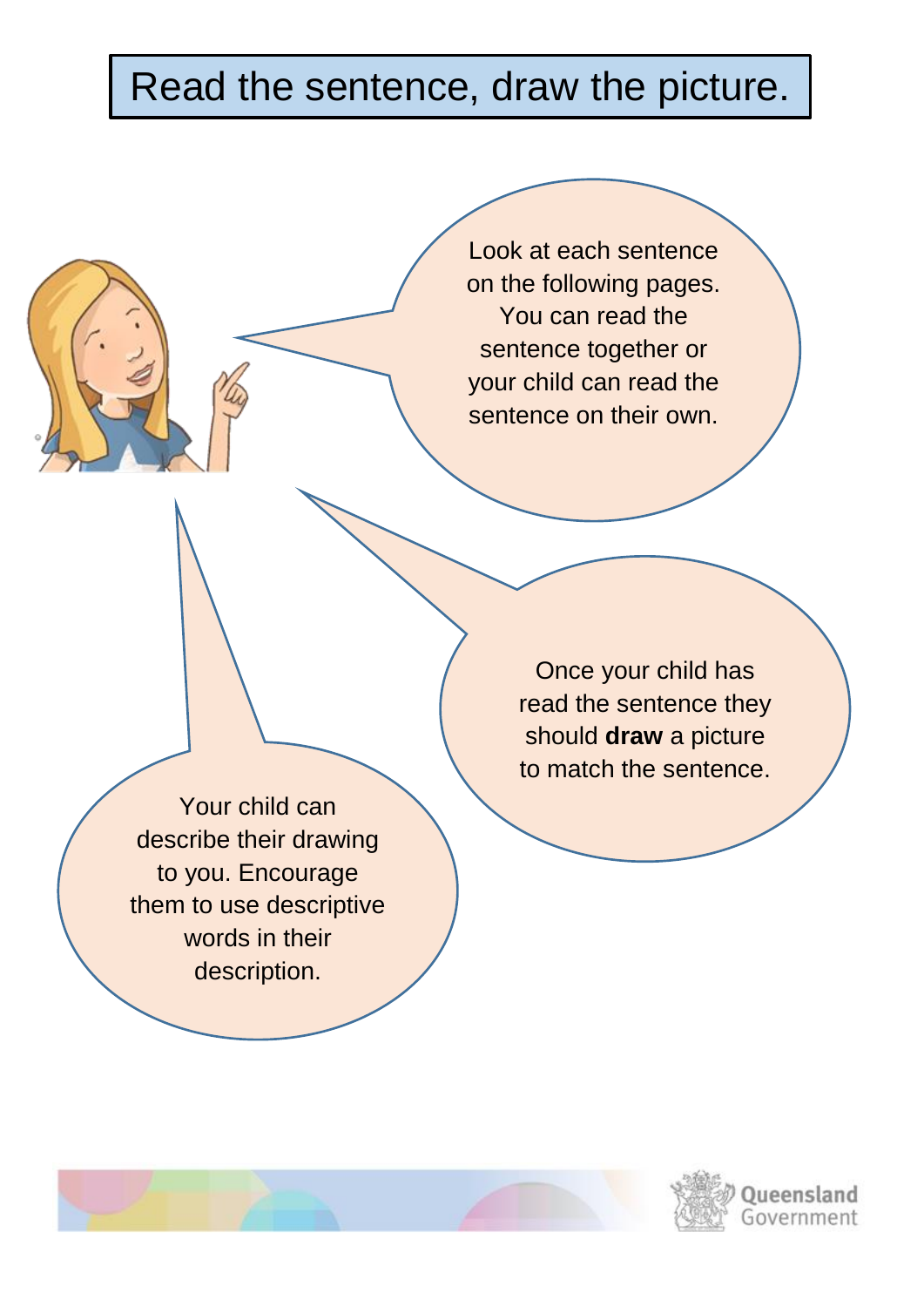I see a red hat. I see a big rat. I see a mad cat. **Draw Draw** Read Draw Read Read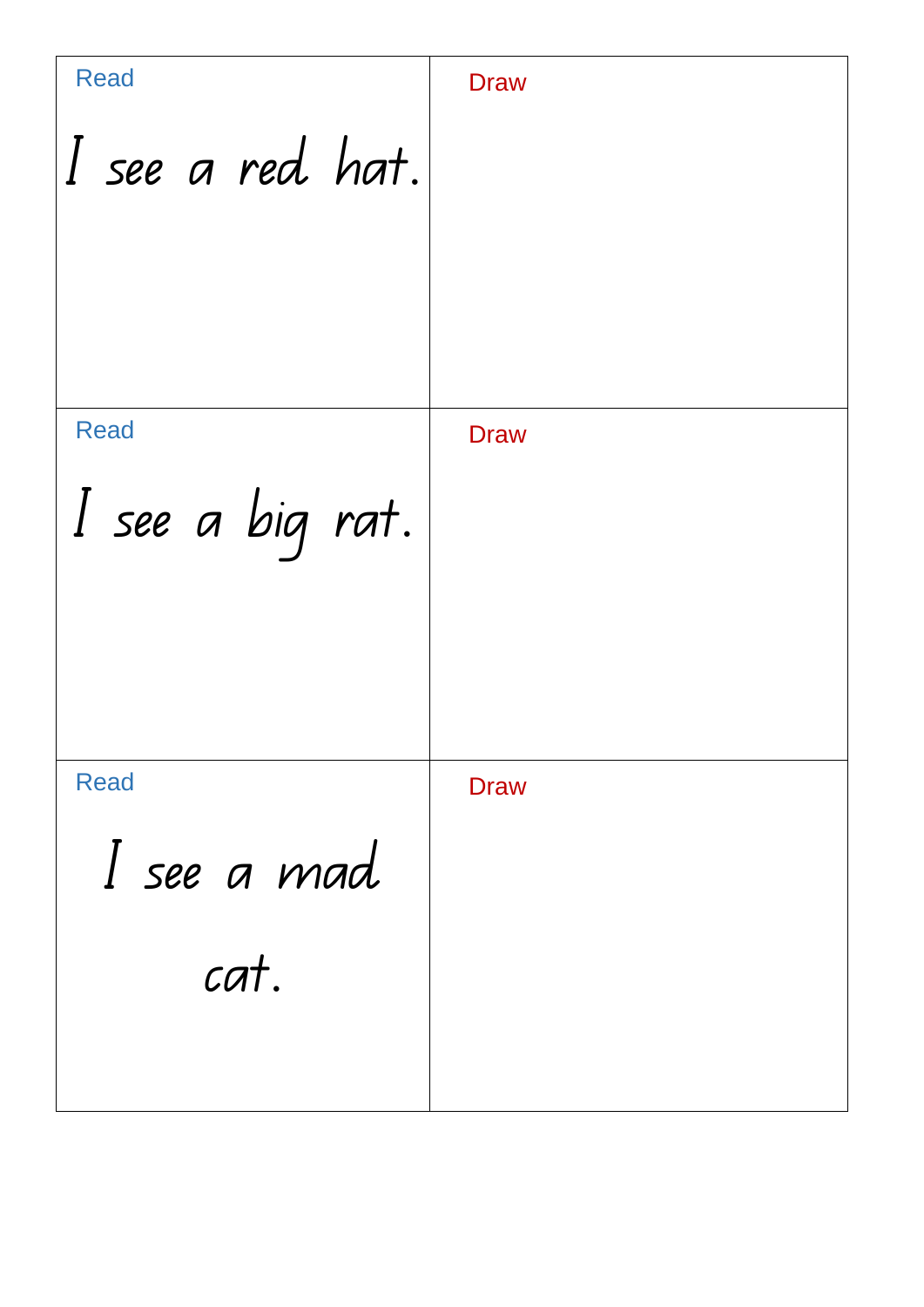| <b>Read</b>         | <b>Draw</b> |
|---------------------|-------------|
| I see a fat pig.    |             |
| <b>Read</b>         | <b>Draw</b> |
| I see a hot sun.    |             |
| <b>Read</b>         | <b>Draw</b> |
| $ I$ see a red cup. |             |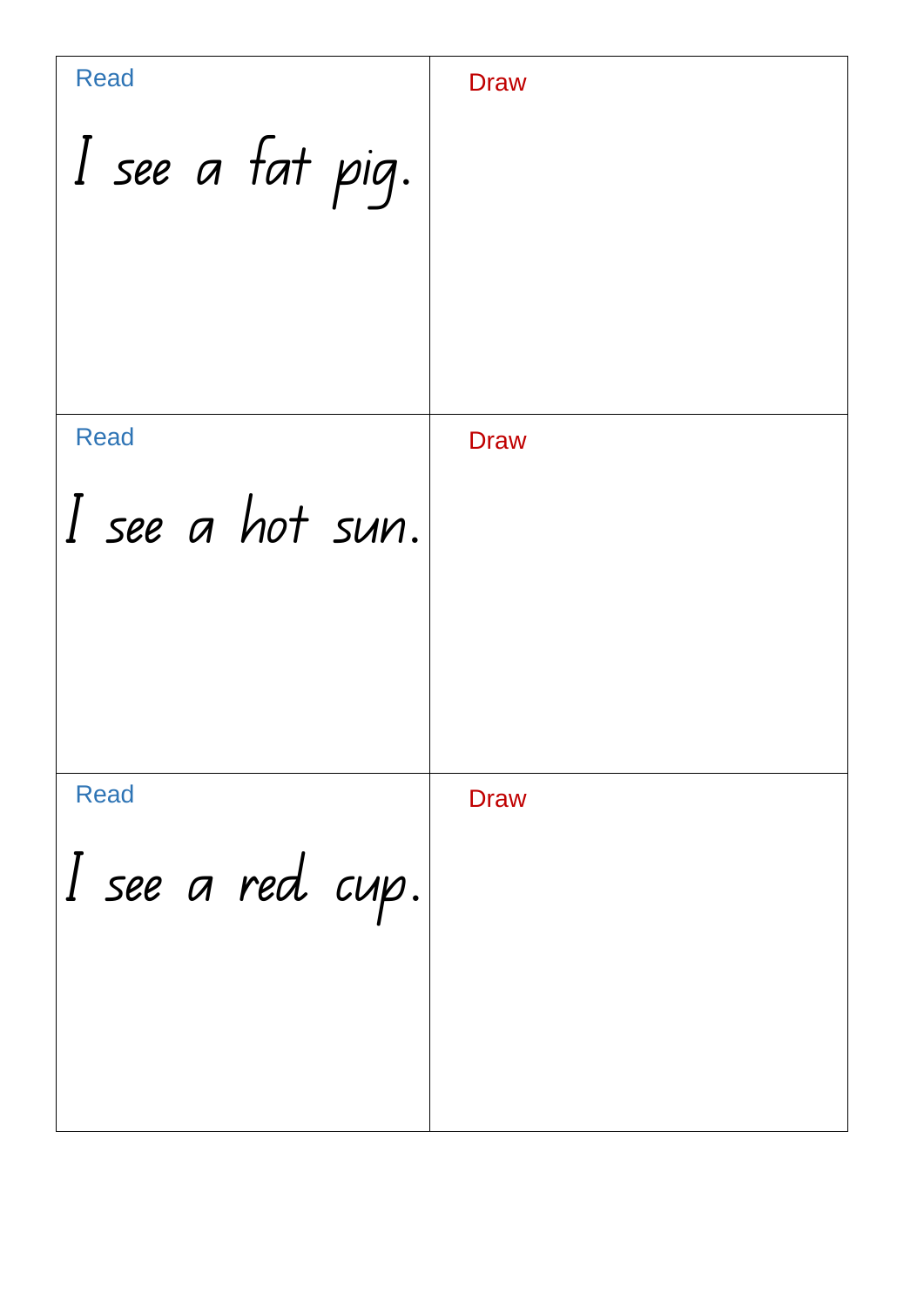| <b>Read</b><br>I see a big bug.           | <b>Draw</b> |
|-------------------------------------------|-------------|
| <b>Read</b><br>I see a mad<br>dog.        | <b>Draw</b> |
| <b>Read</b><br>I see a dog<br>with a hat. | <b>Draw</b> |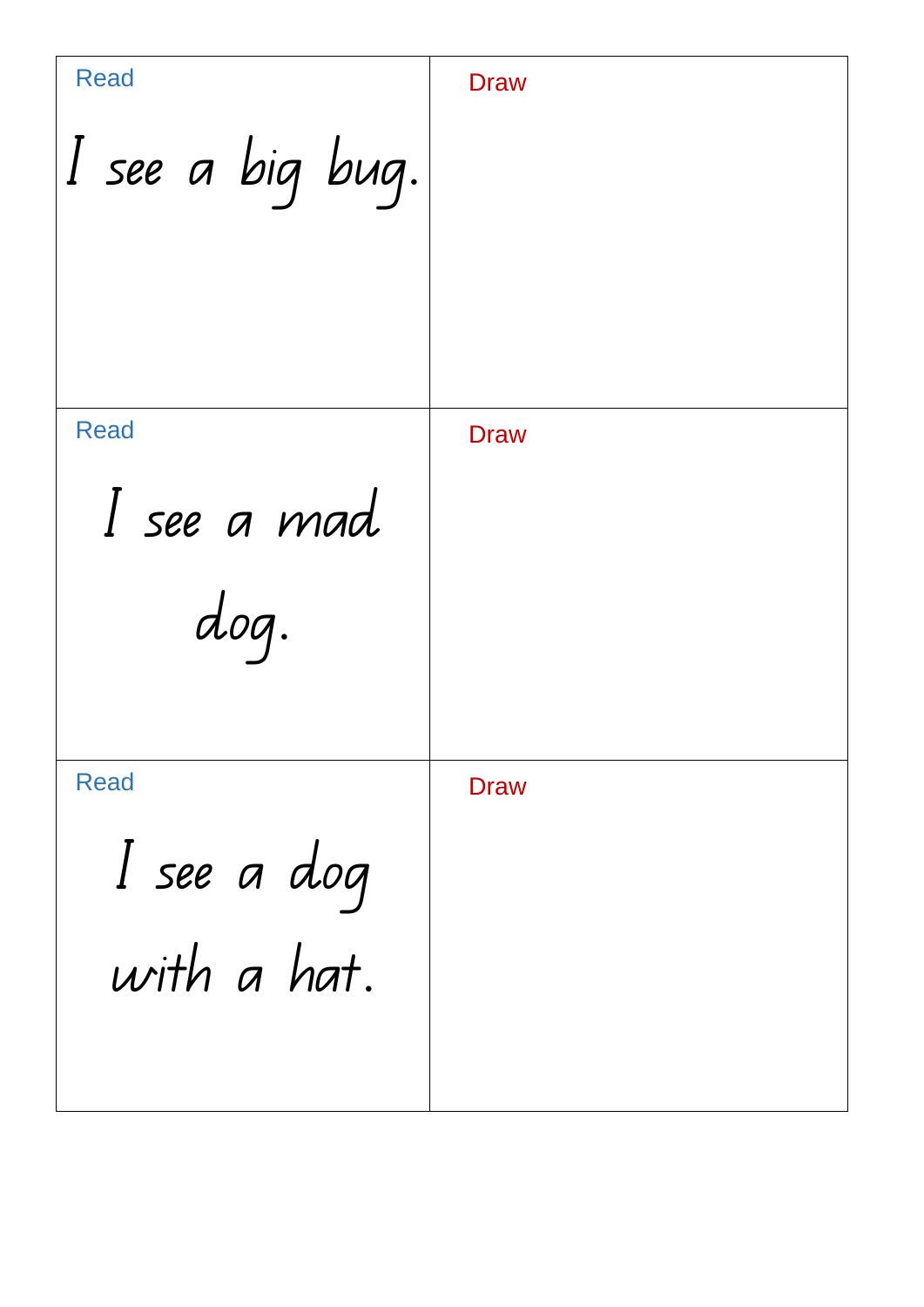| <b>Read</b>    | <b>Draw</b> |
|----------------|-------------|
| I see a bug    |             |
| and a cat.     |             |
|                |             |
| <b>Read</b>    | <b>Draw</b> |
| I see a man    |             |
| and a dog.     |             |
|                |             |
| <b>Read</b>    | <b>Draw</b> |
| I see a bug on |             |
| а сир.         |             |
|                |             |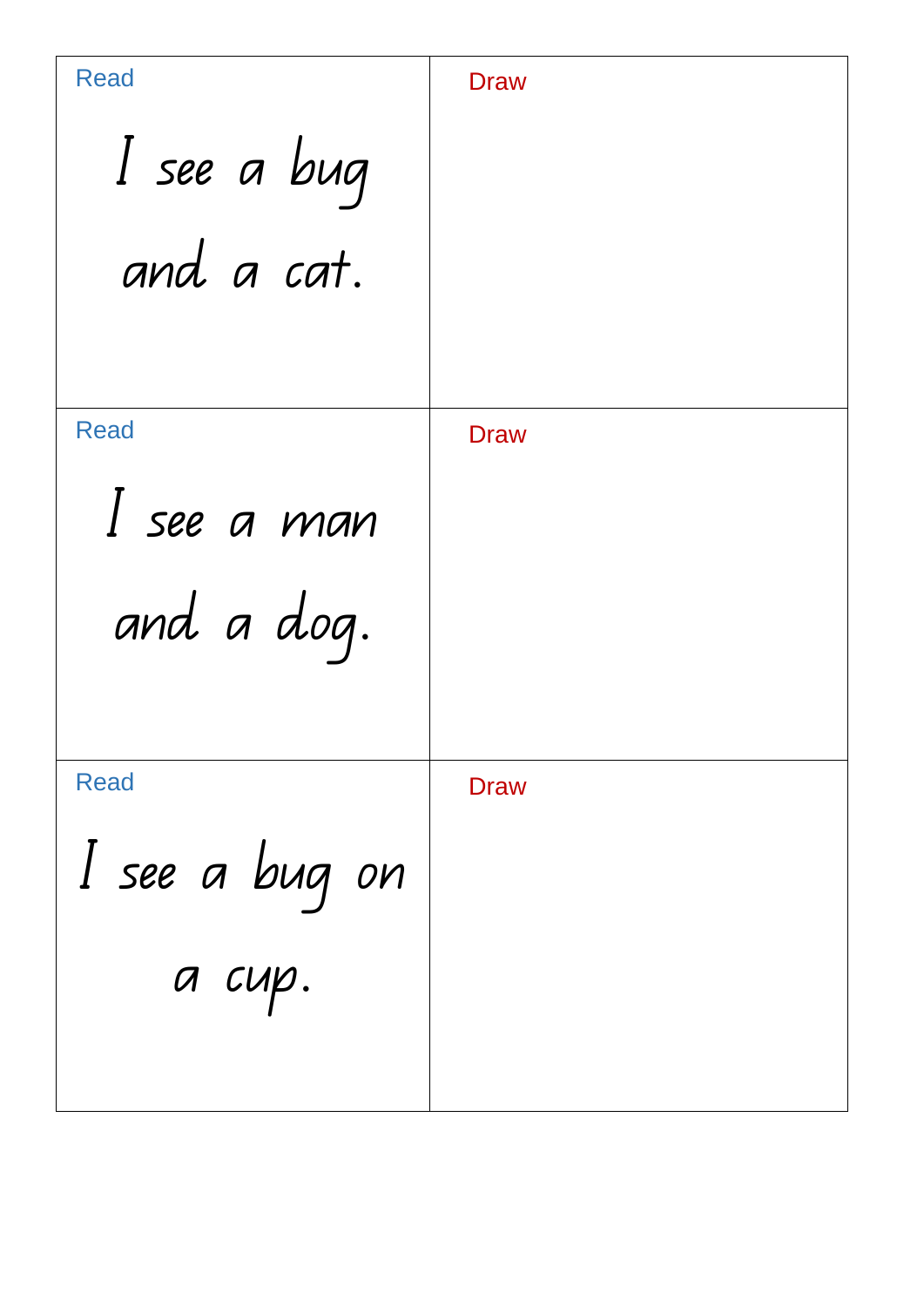| <b>Read</b>    | <b>Draw</b> |
|----------------|-------------|
| I see a hat on |             |
| a log.         |             |
|                |             |
| <b>Read</b>    | <b>Draw</b> |
| I see a bug on |             |
| a rock.        |             |
|                |             |
| <b>Read</b>    | <b>Draw</b> |
| I see a red    |             |
| sock.          |             |
|                |             |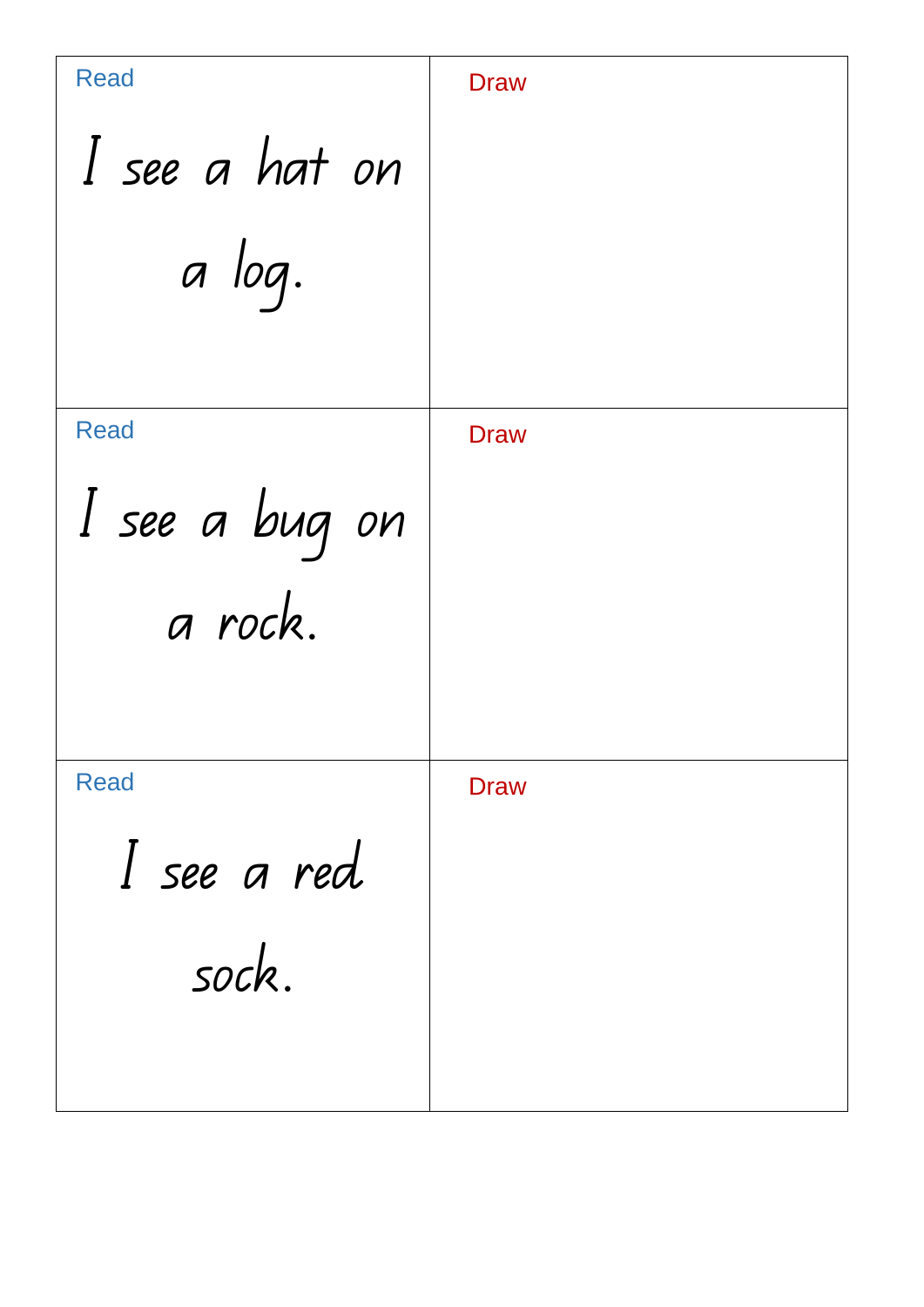I see a red lip. I see a big hat. I see a little hat. **Draw Draw** Read Draw Draw Read Read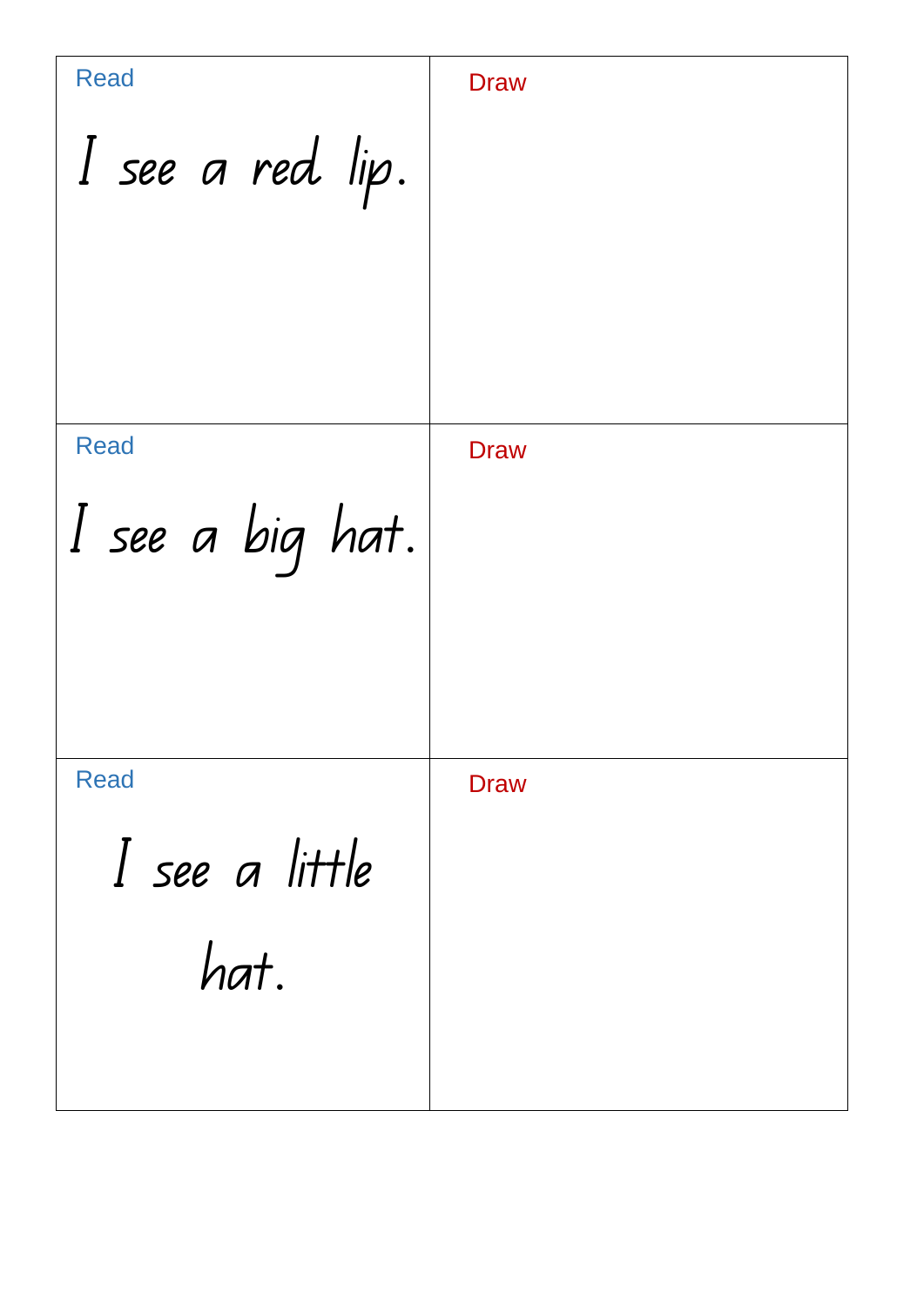| <b>Read</b>             | <b>Draw</b> |
|-------------------------|-------------|
| I see a little          |             |
| rock.                   |             |
| <b>Read</b>             | <b>Draw</b> |
| I see a big red<br>fan. |             |
| <b>Read</b>             | <b>Draw</b> |
| I see a fish.           |             |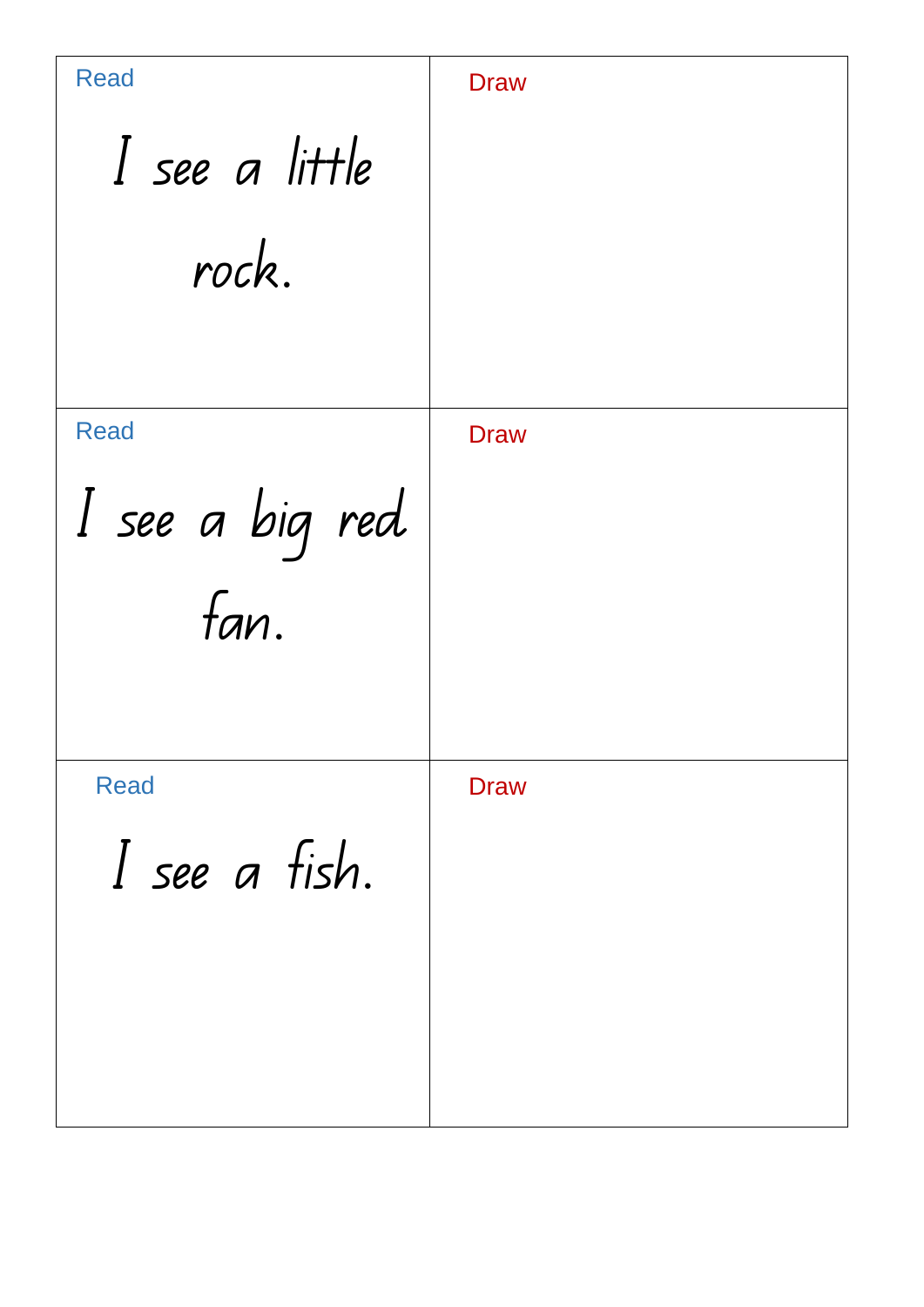| Write your own sentence. | <b>Draw</b> |
|--------------------------|-------------|
|                          |             |
|                          |             |
|                          |             |
|                          |             |
|                          |             |
|                          |             |
| Write your own sentence. | <b>Draw</b> |
|                          |             |
|                          |             |
|                          |             |
|                          |             |
|                          |             |
|                          |             |